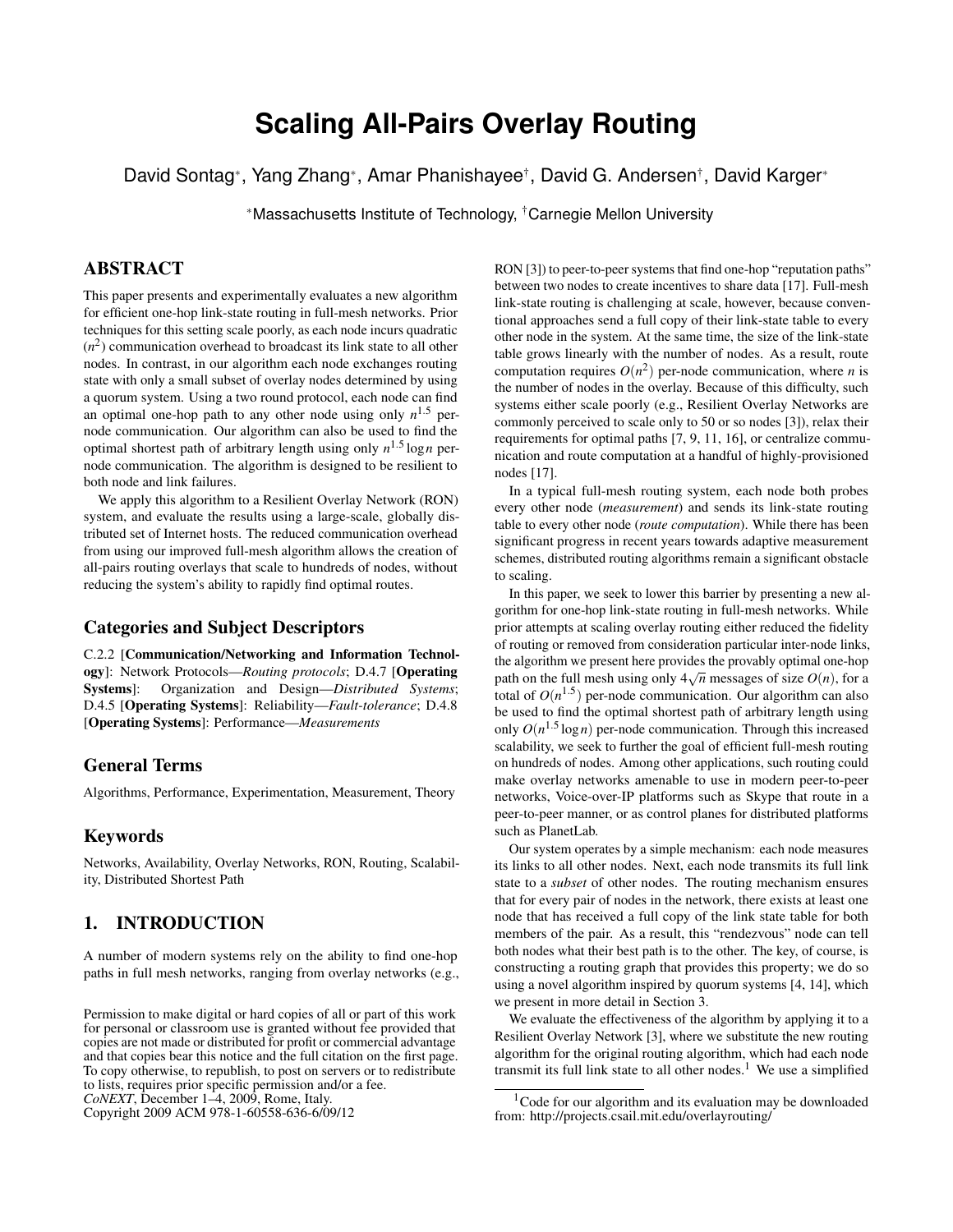version of RON where we have eliminated several redundant features in the routing announcements to further increase scalability.

In practical terms, our improved algorithm can increase the capacity of a RON several-fold. For example, a RON with 56Kbps of probing and routing traffic with 30-second failover would be able to support nearly twice as many nodes (from 165 to 300); viewed another way, using our techniques, an overlay running at each of the 416 PlanetLab sites would consume 86Kbps for both incoming and outgoing probing and routing traffic; using prior systems, such a network would exceed the capacity of many residential links, consuming 307Kbps. Importantly, our algorithm allows these overlays to scale with no reduction in fidelity.

The rest of the paper is organized as follows: Section [3](#page-2-0) describes the routing algorithm, and Section [4](#page-3-0) extends the basic routing algorithm to deal with link and node failures. In Section [5,](#page-6-0) we describe the design and implementation details of our system. In Section [6](#page-7-0) we evaluate our system for scalability, resilience to failures, and routing effectiveness. Finally, in Appendix [A](#page-10-3) we show that under some reasonable assumptions our algorithm is *optimal*, i.e. that no other algorithm can find optimal one-hop routes with less per-node communication.

# <span id="page-1-1"></span>2. RELATED WORK

Overlay networks and one-hop routing. The major target of our work is increased scalability of routing overlay networks. Overlays are attractive because deploying them requires only the cooperation of the end hosts involved. Existing systems have shown that such overlays can improve availability by between two and ten times [\[3,](#page-10-0) [11,](#page-11-2) [18\]](#page-11-5), and on paths with unusually high latency can improve delay by hundreds of milliseconds.

Despite these potential benefits, routing overlays are as yet only used in limited contexts, such as inside some distributed storage products and in route optimization products such as Akamai's SureRoute [\[2\]](#page-10-4). We hypothesize that one barrier to the wider use of routing overlays are their perceived scalability limits. One of the main goals of our work is to make possible the creation of routing overlays with thousands of nodes.

For example, a Voice-over-IP (VoIP) company like Skype could provision thousands of computers near the edges of the Internet that frequently probe each other and execute our routing algorithm, maintaining a list of optimal one-hop routes between any two locations. If the direct Internet route between two Skype users has unacceptable latency, the users could ask their nearest overlay nodes for the best one-hop route from themselves to their destination. Previous work has shown that point-to-point latencies remain roughly constant over short intervals of time [\[20\]](#page-11-6). Thus, we can imagine that measurement and route computation in this overlay could be done every 5 minutes, with more frequent updates done when changes are discovered through passive measurement.

Scaling by path pruning. An alternate approach to reducing the cost of routing and probing in routing overlays is to reduce the number of paths that must be considered. While this could require more hops and may miss some useful paths, in practice it seems to be effective. This approach is enticingly complementary to the one we present in this paper; the two might be combined to create overlays that scale to even larger numbers of nodes.

Nakao et al.'s routing "Underlay" provides overlay programs with topological information from sources such as BGP [\[15\]](#page-11-7). Using information derived from the physical topology can assist in pruning



<span id="page-1-0"></span>Figure 1: Comparison of RTT for pairs of PlanetLab hosts whose point-to-point latencies were larger than 400 ms (highlatency paths). For the "excluding top n%" graphs, we removed the top n% of one-hop alternatives for each high-latency path from consideration, then used the best remaining one-hop.

the paths that the overlay considers. The authors found that this reduces routing overhead by a factor of two [\[16\]](#page-11-3). A similar approach is taken by Fei et al., who use BGP routing information to efficiently select AS-disjoint paths between nodes [\[9\]](#page-11-1).

Cui, Stoica, and Katz propose using a model of correlated link failures to select failure-disjoint backup paths in overlay networks [\[7\]](#page-10-1). If these correlations are known a priori, this technique can efficiently select a diverse set of paths. Applying it in practice requires mechanisms for estimating joint failure probabilities using either topological knowledge or periodic active measurements.

Random intermediate selection is used in SOSR [\[11\]](#page-11-2) to find a working path to a destination server. This work shows that picking from four randomly chosen intermediaries is enough to find paths that optimize one specific metric: availability. Our goal in this work is to scalably find optimal one-hop (or multi-hop) routes for arbitrary metrics in a full mesh network. A natural question to ask, therefore, is: Can random intermediate selection (perhaps with many intermediates) discover these routes?

To explore this question, we perform a measurement study on PlanetLab of the total path latency for direct and single-hop indirect paths. Figure [1](#page-1-0) shows the average latency (over 10 pings in a 15 minute interval) between node pairs on PlanetLab on November 23, 2005 (data from [\[19\]](#page-11-8)). This graph excludes paths for which all pings were lost. The figure shows the improvement in latency given by the best one-hop paths for the 2656 direct Internet paths whose point-to-point latencies were larger than 400 ms, between 359 PlanetLab hosts. In some cases, the improvement is substantial. For this overlay, longer routes (e.g. two- or three-hops) would not result in better overall latencies.

How many random nodes would a scalable overlay need to contact to find a low latency route? Figure [1](#page-1-0) shows that for most host pairs, the bottom 50% of potential 1-hops (sorted by total latency) does not contain *a single* low latency route—and even considering the bottom 97% of one-hop intermediates still miss many of the latency improvements (only 30% of the paths would have lower than a 400 ms latency, compared to at least 45% of the paths when using the best 1-hop). In other words, 97% of the time, a randomly chosen intermediary will not significantly improve latency. From this data,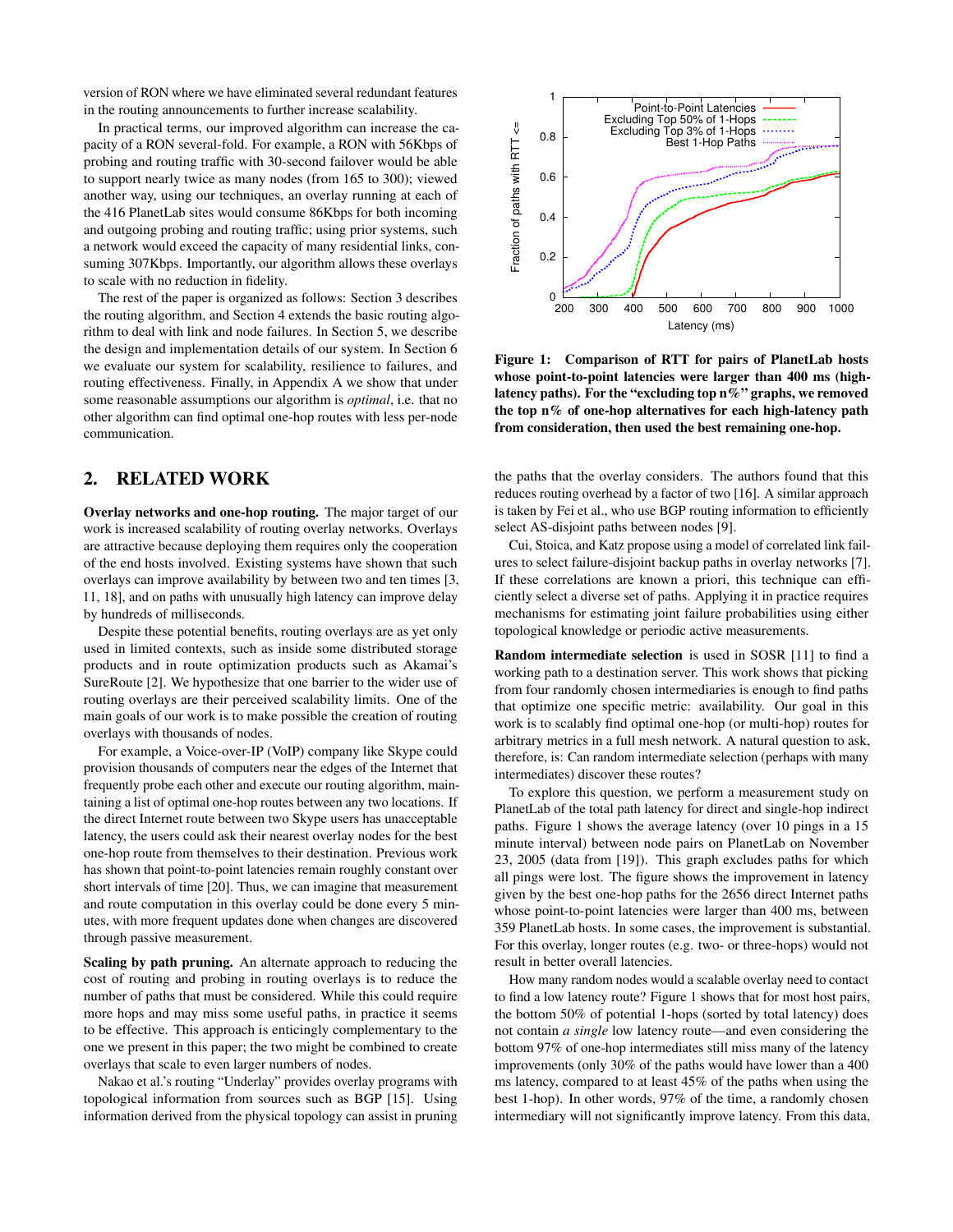we conclude that, while random intermediary selection is effective for *availability*, it works poorly for other metrics such as latency where the best path must be selected more carefully.

Similar observations have also been made by Lumezanu et al. [\[13\]](#page-11-9), who suggest using the errors made by network coordinates to locate potential low-latency detours in overlay networks.

Quorum systems are used in distributed systems to allow data replication while ensuring consistency among nodes. The grid quorum [\[4\]](#page-10-2) provides a deterministic construction in which every node communicates with the same number of replicas. Quorum systems have been recently used for search and routing in peer-to-peer networks [\[1,](#page-10-5) [10\]](#page-11-10). These works are concerned with object look-up and routing in sparse overlays, and measure latency with respect to the latency of the direct *Internet* route between two nodes. Another similar case is the use of quorum systems to track node location in wireless networks [\[8,](#page-10-6) [12\]](#page-11-11). Our work differs from these in that, for us, the quorum is used to compute the actual route to the destination. To our knowledge, our work is the first to apply quorum systems to the problem of route computation. Also, we show in Appendix [A](#page-10-3) that the construction provided by the quorum system is optimal for this problem.

# <span id="page-2-0"></span>3. ROUTING ALGORITHM

The goal of our routing algorithm is to find the optimal one-hop route for all pairs of nodes in the network with as little per-node communication as possible. The standard technique of broadcasting each nodes' link state to all other nodes, which consumes  $n^2$  communication bandwidth *per node*, actually provides more information than necessary: Not only can a node calculate the best one-hop path from itself to each destination, it can also calculate the optimal path from any other node to all nodes.

One possible low-communication approach would be for each node to transmit its link state to one central *rendezvous* node, which then computes all of the optimal one-hop paths and returns routing tables to each node. This would reduce the *total* communication to  $n<sup>2</sup>$ . However, because all communication must go through a single rendezvous, it does not reduce the communication work for this one node. Such a centralized solution is a bottleneck that impairs scalability and makes the overlay vulnerable to an unlucky network failure, or a malicious attack, breaking all routing.

Our strategy is to *distribute* this rendezvous work, so that every node acts as a rendezvous for a *small* number of other nodes. After receiving the link state of some of the nodes, each node has a partial view of the network. It can then use this partial view to compute best one-hop routes using the links it received, returning to the senders potentially good one-hop routes to other nodes. Key to this algorithm is showing that this strategy, when applied carefully, is guaranteed to find the optimal one-hop routes for all nodes.

We assume for this discussion that all links are bidirectional with identical cost.[2](#page-2-1) Each node *i* is assigned a set of *rendezvous servers R<sup>i</sup>* . These sets must be constructed such that every pair of nodes shares at least one rendezvous server; that is, for every pair of nodes *i* and *j*,  $R_i \cap R_j$  is non-empty. One way to construct such sets is to use a *grid quorum*, shown in Figure [2](#page-2-2) for *n* = 9 nodes. A grid of size  $\sqrt{n} \times \sqrt{n}$  is filled in with the numbers  $1, \ldots, n$  in any order. If node *i* is placed in position  $(x_i, y_i)$ ,  $R_i$  consists of all the nodes in row  $x_i$  and column  $y_i$ . If node *j* is at  $(x_j, y_j)$ , then  $R_i \cap R_j$ 

<span id="page-2-1"></span>



Rendezvous node set for Node 1  ${2, 3, 4, 7}$ 

Rendezvous node set for Node 9<br>{3, 6, 8, 7}

<span id="page-2-2"></span>Nodes 1 and 9 share 2 rendezvous nodes - 7 and 3

Figure 2: Grid quorum for  $n = 9$  nodes. Every pair of nodes in the grid has at least two rendezvous servers in common.



<span id="page-2-4"></span>Figure 3: The two rounds of the routing algorithm as observed by node 9. Figure (a) illustrates round 1, where node 9 sends its rendezvous servers its complete link state table. In round 2, node 9 receives routing recommendations from each of its rendezvous servers. Figure (b) shows the one-hop recommendations received from node 3.

contains the nodes in positions  $(x_i, y_j)$  and  $(x_j, y_i)$ . This construction provides two important properties: first, every node pair shares a rendezvous server, because every column and row intersect.<sup>[3](#page-2-3)</sup> Second, the rendezvous load is evenly distributed among the nodes in the network. Nodes for which node *i* acts as a rendezvous server are called its *rendezvous clients*, and are denoted by *Ci* . Note that in the grid quorum construction,  $R_i$  is the same as  $C_i$ . This symmetry is unnecessary, however, and the routing algorithm could be applied with other quorum constructions that do not have it.

Our algorithm operates in two rounds. In the first round, node *n* sends its link state table to all of its rendezvous servers *Rn*. In the second round, node *n* (now a rendezvous server) computes, for every pair of its rendezvous clients  $i, j \in C_n$ , the best one-hop route  $\langle i, h, j \rangle$ , where *h* ranges over all nodes in the overlay. This computation can be performed by *n* because it knows the full link state table for both *i* and *j*, so it can compute their best intersection.

<span id="page-2-3"></span><sup>3</sup>Every node pair actually intersects *twice*. We will later describe how this provides additional redundancy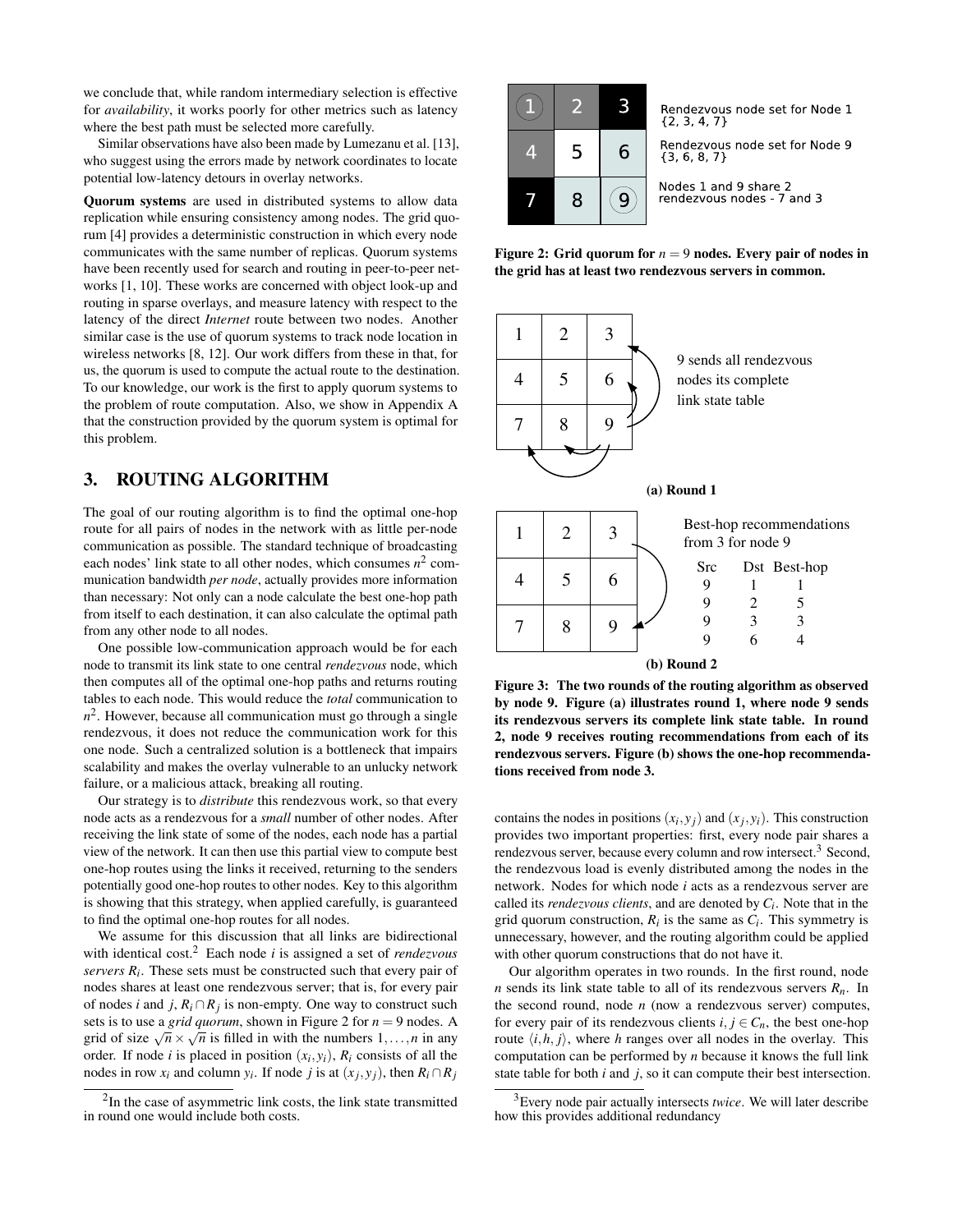Finally, node *n* sends one-hop recommendations to its rendezvous clients  $C_n$ , simultaneously receiving one-hop recommendations from its rendezvous servers *Rn*.

Figure [3](#page-2-4) shows an example of this two round table exchange. In the first round, node 9 sends its link state to its rendezvous servers (3, 6, 8 and 7). In the second round, node 9 receives from each of its rendezvous servers, *r*, the best path to *r*'s rendezvous clients. Figure [3\(](#page-2-4)b) shows one such exchange in round two, from node 3 to node 9. Note that node 3 would simultaneously send recommendations to its other rendezvous clients.

We now show that our construction of the rendezvous server sets using the grid quorum results in every node knowing the best one-hop path to every other node in the overlay:

#### Theorem 1. *This algorithm finds all optimal one-hop routes, with each node sending and receiving at most* 4 √ *n total messages and*  $\theta(n\sqrt{n})$  *bits.*

*Proof.* The communication follows from the two-round protocol and our construction of  $R_i$ . In the first round, a node sends its linkstate to its  $2(\sqrt{n}-1)$  rendezvous servers. In the second round, a node sends routing recommendations to its  $2(\sqrt{n}-1)$  rendezvous clients. Let *k* be some node in  $R_i \cap R_j$ , which by construction is non-empty. Since *k* receives both *i* and *j*'s link state, it can compute the optimal one-hop path from *i* to *j*. Node *k* will send this one-hop recommendation to *i* and *j* at the end of the second round.  $\Box$ 

Furthermore, this scheme performs as well as *any* algorithm that operates by comparing all of the possible one-hop paths.[4](#page-3-1) The proof in Appendix [A](#page-10-3) shows that the minimum per-node communication required to solve the optimal one-hop problem is equal to the pernode communication required by our scheme.

Non perfect-square grids. The number of nodes in the overlay may not be a perfect square, resulting in empty spaces in the last two rows. If the entire last row would be empty, we instead form a grid of size  $\sqrt{n} \times (\sqrt{n}-1)$ .<sup>[5](#page-3-2)</sup> However, the last row may still be incomplete, containing only *k* nodes. If this is the case, some node pairs may not have two rendezvous servers in common, because there will be a "blank space" in the grid. Note that the naive solution to this problem, duplicating nodes 1 and 2 into the blank spaces, would double the amount of routing traffic for those few nodes.

To cope with this case, we instead build on the observation that all of the nodes in columns  $k+1$  and beyond have one fewer rendezvous client than the nodes in the first *k* columns, because the last entries in their column are blank. As a result, we can assign these nodes as additional rendezvous servers for other nodes. If the last column of the grid is column *c* (where  $c = \sqrt{n}$  or  $\sqrt{n} - 1$ ), we give the node at  $(\sqrt{n},1)$  the nodes at  $(1,k+1)$  through  $(1,c)$  as additional rendezvous servers, the node  $(\sqrt{n}, 2)$  the remaining nodes in row 2, and so on:

|    |    | 3  |    |    | 2  | $\mathcal{R}$ |    |
|----|----|----|----|----|----|---------------|----|
|    | h  |    |    |    | n  |               |    |
| 9  | 10 | 11 | 12 | q  | 10 | l I           | 12 |
| 13 | 14 | 15 | 16 | 13 | 14 | 15            | 16 |
|    | 18 |    |    | 17 | 18 |               |    |

<span id="page-3-2"></span><span id="page-3-1"></span><sup>4</sup>A topology-aware technique, such as those we discuss in Section [2,](#page-1-1) might perform better because it need not examine all paths. <sup>5</sup>More formally, let  $a = \sqrt{n} - \lfloor \sqrt{n} \rfloor$ . If  $a < .5$ , we form a grid of size  $\lceil \sqrt{n} \rceil \times \lfloor \sqrt{n} \rfloor$ , otherwise, we form a grid of size  $\lceil \sqrt{n} \rceil \times \lceil \sqrt{n} \rceil$ .

More precisely, we assign a node at position  $(\sqrt{n}, i)$  all nodes  $(i, j)$ for  $k+1 \leq j \leq c$ . These rendezvous assignments are symmetric: we also assign the upper right nodes to one node from the bottom row.

With this construction, every node once again has a rendezvous server in every row and in every column. Clearly, every pair of nodes in the first  $\sqrt{n}$  – 1 rows and every pair of nodes in the first *k* columns have at least two rendezvous servers in common. A node in the last row, grid position  $(\sqrt{n}, i)$  and any other node in grid position  $(a, b)$ for  $b > k$  will have the rendezvous servers in positions  $(i, b)$  and  $(a, i)$  in common. It is also easily seen that all nodes have at most  $2\sqrt{n}$  rendezvous clients (and servers).

Multi-hop routes. Our algorithm may also be applied to find optimal multiple-hop routes of length *l*. As applied to overlays, while research has suggested that one-hop paths are sufficient for latency reduction and reliability, certain ISP policy constraints may force nodes to take two-hop paths in order to route around failures. For example, an overlay route from a commercial node might first hop to an Internet2-connected node, traverse the Internet2, then emerge to go to a second commercial destination. Such a route could enable these commercial destinations to circumvent a full Internet partition, though its use may contravene network policy.

We find the optimal routes of length ≤ *l* by repeating the algorithm log*l* times. At iteration *t*, in round one, each node announces a modified link state where, for each destination, it gives the cost of the best path of length  $\leq 2^{t-1}$  to that destination (found in the previous iteration). For  $t = 1$  this corresponds to the usual link state table. The best one hop from *i* to *j* chooses among all paths  $i \sim k \sim j$ . However, since the modified cost for  $i \sim k$  is that of the shortest path of length  $\leq 2^{t-1}$  from *i* to *k* (and analogously for *k* ∼ *j*), this now gives us the cost of the shortest path of length  $\leq 2^t$ .

Although this will succeed in finding the *cost* of the optimal route, discovering the actual paths would require additional communication. Luckily, for routing purposes, all we need to know is what node to forward a packet to. To recover this, we modify the link states sent in the first round to also include the identity of the second node along the best path found so far to each destination.

Let  $Sec<sup>t</sup><sub>ij</sub>$  denote the identity of the second node along the best path of length  $\leq 2^{t-1}$  from *i* to *j*. For example, for  $t = 1$  we have that  $Sec_{ij}^1 = j$ . For  $t = 2$ ,  $Sec_{ij}^2$  is either *j* (if the direct route is best) or the optimal one-hop from *i* to *j*. Suppose in iteration *t* we find that node *k* is the best one-hop for the path from *i* to *j*. Then, in the second round, the routing recommendation returned to *i* for *j* will be the node  $Sec^t_{ik}$  and the total cost of the path  $i \sim k \sim j$ . In the first round of the next iteration we will have that  $Sec^{t+1}_{ij} = Sec^{t}_{ik}$ .

Notably, this technique can provide all-pairs shortest paths using only  $\theta(n\sqrt{n}\log n)$  per-node communication, which is an asymptotic improvement on the earlier best known algorithm,  $\theta(n^2)$ . As one consequence, with just twice the communication this algorithm can find optimal 3-hop routes, which we suspect is long enough for most applications of overlay routing.

## <span id="page-3-0"></span>4. LINK AND NODE FAILURES

Our routing algorithm is vulnerable to additional failure modes because it relies on rendezvous nodes that are almost always not on the optimal path in order to find the optimal path. In this section, we describe mechanisms that ensure that our system continues to perform well in the face of these failures.

The system provides resilience to failures via three mechanisms. First, it uses redundant rendezvous nodes, so that no single failure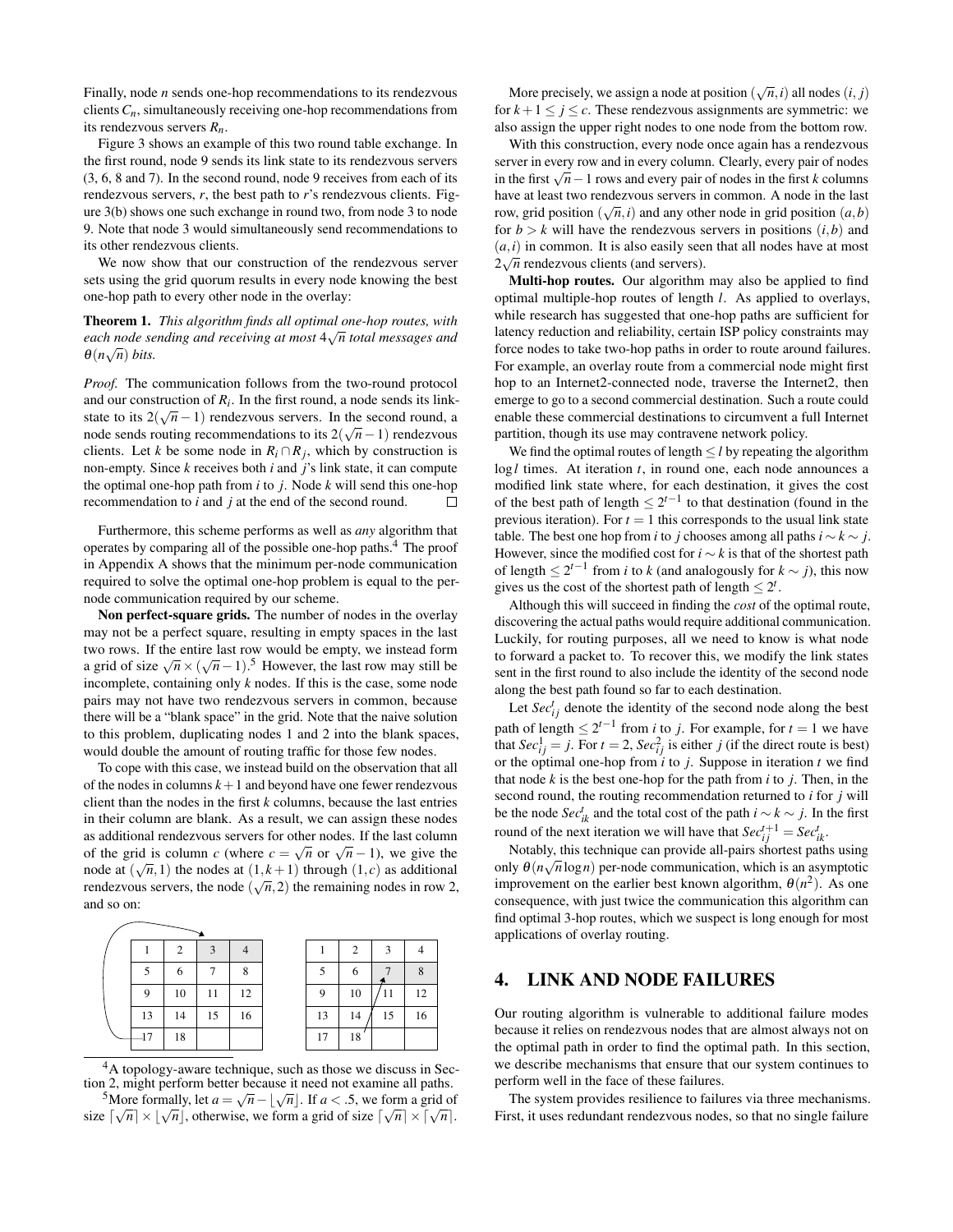will impair route computation at all. Second, it can quickly recruit additional rendezvous nodes via a failover mechanism. Third, it can take advantage of redundant reachability information that it receives from the nodes in its rendezvous set.

Failure modes: To precisely explain the failover mechanisms, we first describe the failure modes that we consider. Two nodes *i* and *j* experience a *rendezvous failure* if either node cannot communicate with a rendezvous server *k* that should connect them. Node *i* observes a *proximal rendezvous failure* if it cannot reach node *k*, and a *remote rendezvous failure* if node *k* and node *j* are unable to communicate.

Recall that rendezvous node sets consist of all nodes in node *i*'s row and column.<sup>[6](#page-4-0)</sup> The rendezvous node sets of any two nodes intersect in at least two locations (*i*'s row and *j*'s column, and *j*'s row and *i*'s column). As a result, two nodes are only unable to find the optimal route to each other if they experience a *double rendezvous failure*.

## <span id="page-4-2"></span>4.1 Rapid rendezvous failover

In the event that all rendezvous nodes used for a destination node fail, the node observing the failure will quickly select new "failover" rendezvous servers. These failures could have been either proximal or remote failures. When node *i* detects a rendezvous failure to node *j*, it selects a node from among the (reachable) nodes in *j*'s row and column to serve as a failover rendezvous *f* .

The failover rendezvous *f* is selected uniformly at random from this set of  $2\sqrt{n}$  candidates so that, in the event of concurrent failovers, the failover load is evenly distributed. Once *f* is chosen, *i* includes *f* in its rendezvous server set and subsequently sends its link state to *f* , who will then consider *i* to be a new rendezvous client. *f* responds with the best one-hop routing recommendations between *i* and all other nodes in *f*'s row and column. *i* determines whether *f* can reach *j* by looking at the one-hop routing recommendations from *f* . If *j* cannot be reached via *f* , *i* retries with another candidate. The probability that all  $2\sqrt{n}$  candidates are failed with respect to *j* is low under any constant probability of failure, so *i* can always expect to find a failover rendezvous from this row-column set.

If a failover rendezvous fails, then the failover process restarts. *i* continually monitors its link state and reverts to its original rendezvous nodes when they become available again. *j* employs the same failover mechanism for its rendezvous nodes to *i*.

Nodes can detect proximal failures directly since they are already monitoring their links to every other node. They detect remote failures between a rendezvous *k* and a remote node *j* by observing that *k* stopped recommending any route to node *j*, which it will only do if *k* stops receiving link-state updates from *j*. In the worst case, remote failure detection could take one routing interval to detect and initiate recovery from. To understand better the failover times using our algorithm, we explore three failure scenarios in which node *Src* is seeking the best hop node *C* to a destination *Dst*, using rendezvous servers *Ri*:

Scenario 1: Direct and best hop failure:  $\leq 2r$  seconds. In Figure [4\(](#page-4-1)a), the links  $Src - Dst$  and  $Src - C$  fail. As shown in Figure [5,](#page-5-0) *Src* notifies its rendezvous servers *R*1 and *R*2 of the failures after one routing period *r*, so at most 2*r* seconds after detecting the failures, it will receive the new best hop recommendation for *Src* to *Dst*.

Scenario 2: Proximal rendezvous + direct failures:  $\leq 2r$  seconds. In Figure [4\(](#page-4-1)b), *Src* has proximal rendezvous failures to *both*

<span id="page-4-0"></span> ${}^{6}$ For clarity, we will assume for the rest of the paper that the number of nodes is a perfect square.





Rendezvous Nodes for both Src and Dst



<span id="page-4-1"></span>

Figure 4: Three possible failure scenarios (described in Section [4.1\)](#page-4-2). R1 and R2 are rendezvous servers for both Src and Dst. R3 is initially a rendezvous server only for Dst, but is a failover option for Src. Likewise, R4 is initially a rendezvous server only for Src, but is a failover option for Dst. C denotes the best onehop route between Src and Dst.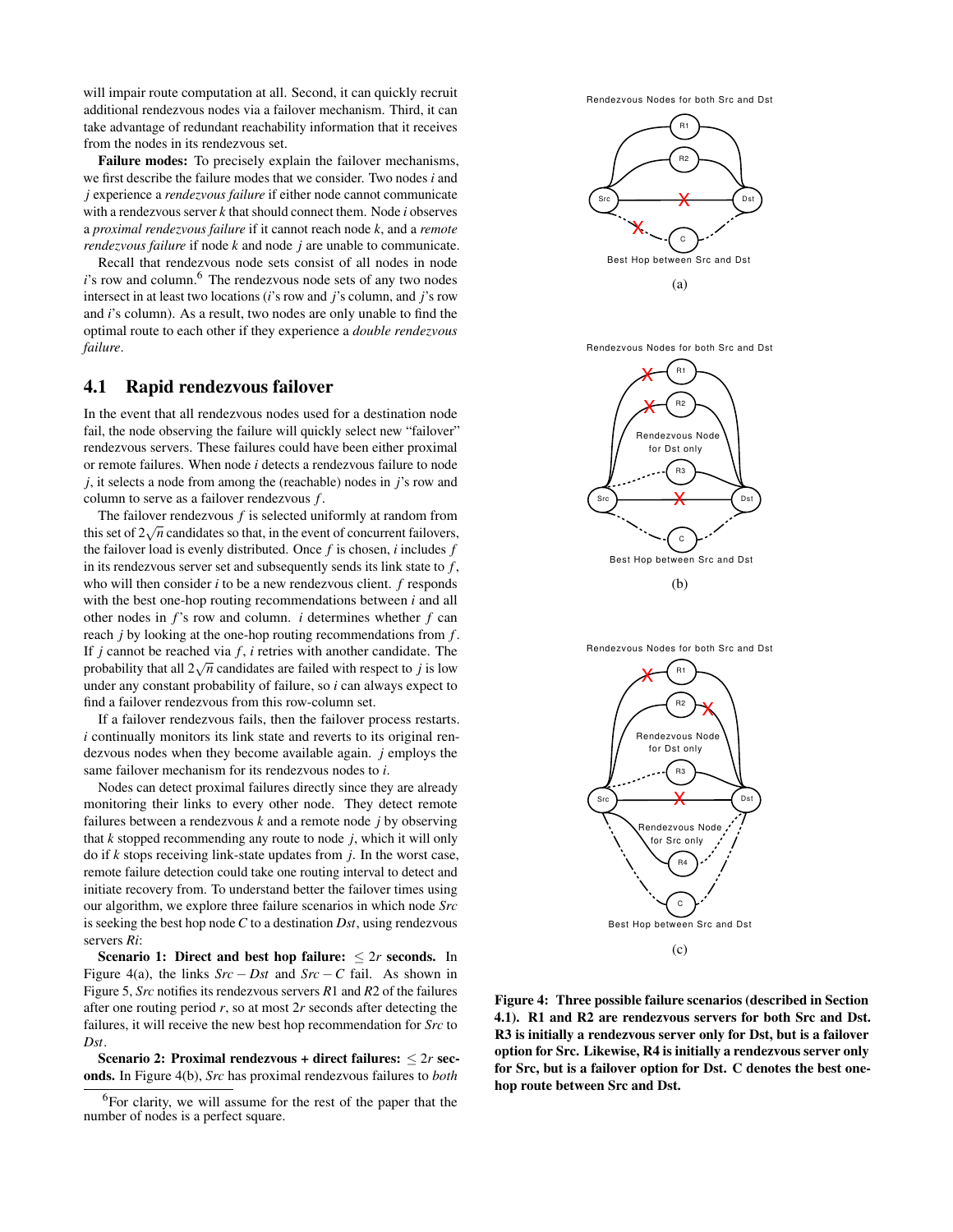

<span id="page-5-0"></span>Figure 5: Failure recovery for scenario shown in Figure [4\(](#page-4-1)a).



<span id="page-5-1"></span>Figure 6: Failure recovery for scenario shown in Figure [4\(](#page-4-1)b).



<span id="page-5-2"></span>Figure 7: Shown here, for comparison, is the typical failure recovery used in full-mesh link state routing (e.g., RON).

of its rendezvous nodes *R*1 and *R*2 *and* experiences a link failure to *Dst*. Figure [6](#page-5-1) shows the timing diagram explaining the phases of the routing protocol as *Src* performs a rendezvous failover, and recovers from the failures to regain the best hop information to *Dst*. Once the probes between *Src* and *R*1 (also *R*2) fail and a link failure is detected in time interval 1, *Src* immediately selects another of *Dst*'s existing rendezvous nodes, *R*3. *Src* sends *R*3 its link state information in or before time interval 3, and receives the best hop to *Dst* from *R*3 in time interval 4. *R*3 can make this decision for *Src* because it is already receiving the link state tables from *Dst*. Thus it takes *Src* at most 2*r* seconds to find the best hop after detecting the failures. This timing diagram also illustrates, by swapping *Src* with *Dst*, the setting of two remote (rather than proximal) rendezvous failures. Since *R*3 sends both *Src* and *Dst* the best hop info, both nodes discover the new path simultaneously.

Scenario 3: Proximal and remote rendezvous + direct failures:  $\leq$  3*r* seconds. In Figure [4\(](#page-4-1)c), *Src* experiences a proximal rendezvous failure to *R*1, a remote rendezvous failure to *R*2, and a direct link failure to *Dst*. In this case *Src* must wait up to *r* additional seconds to detect the remote rendezvous failure and select a failover rendezvous server *R*3. In total, *Src* will find the best hop to *Dst* at most 3*r* seconds after detecting the initial failure.

**Comparison to**  $n^2$  **link-state failover.** Finally, Figure [7](#page-5-2) shows the recovery timing for ordinary full-mesh link-state routing. Such a system (e.g., a RON overlay) recovers within one probing + one routing interval. In most failures cases (the major exception being scenario 3), quorum routing recovers within one probing + two routing intervals. To compensate for this difference, in our evaluation we set the routing interval for the quorum system to half that of the normal link-state algorithm.<sup>[7](#page-5-3)</sup> As we show in the next two sections, for the majority of failures, an overlay using our algorithm recovers as quickly or faster than the original overlay would, while still consuming far less bandwidth.

The total recovery time could be much larger if there are additional link failures (e.g., if *Dst* cannot communicate with the node in its row/column that *Src* chooses as a failover rendezvous node, and viceversa). It is possible to give a slightly different failover algorithm that can correct this problem at the expense of an additional routing interval.[8](#page-5-4) However, in practice, double (and worse) proximal failures are rare enough that this additional time does not appear to increase the system's time to find a working path (Section [6\)](#page-7-0).

If node *Dst* has failed, all nodes in the overlay will start failing over to nodes in *Dst*'s row or column, until they each have exhausted the possible rendezvous failover nodes for *Dst*. To avoid this, after the initial failover, each node ensures that node *Dst* is alive before failing over to a new rendezvous server. For example, *Src* will check if any of its rendezvous clients' link-state tables show that *Dst* is reachable. If no client can reach *Dst*, then *Src* assumes that *Dst* has failed and does not attempt further rendezvous node failover for *Dst*.

#### 4.2 Redundant link-state information

The third source of robustness is that each node knows the full link-state tables of its  $2\sqrt{n}$  neighbors. As a result, a node whose

<span id="page-5-3"></span><sup>&</sup>lt;sup>7</sup>Since the second round messages are roughly  $\sqrt{n}$  times smaller than the first round messages, we could reduce the recovery time further by sending more frequent recommendation messages.

<span id="page-5-4"></span><sup>8</sup>After the first round, *Src* knows the link state of rendezvous clients for which it did not have a link failure. It would then use these as temporary 1-hops to send link state to and receive recommendations from rendezvous servers for which it had a failed link.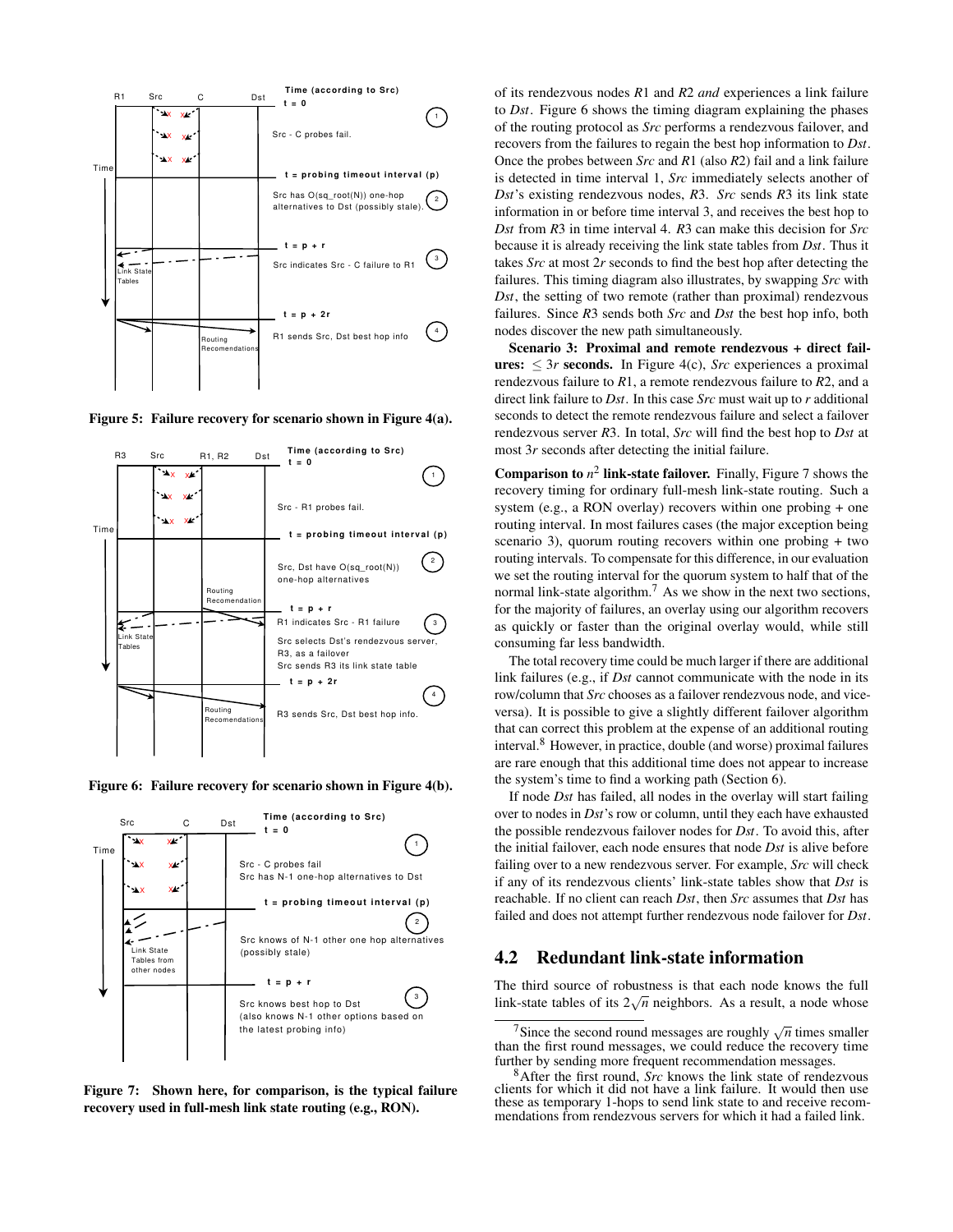rendezvous servers have both failed can still *directly* evaluate the costs of one-hop routes from itself through any of the other  $2\sqrt{n}-2$ neighbors to this destination. While there are fewer indirect paths in this set than in the *n*−1 potential indirect paths examined by the rendezvous nodes, prior work on Internet overlays [\[11\]](#page-11-2) suggests that being able to pick from as few as four intermediaries can significantly improve availability.

# <span id="page-6-0"></span>5. DESIGN: IMPROVED RON ROUTING

To evaluate the effectiveness of our new approach for full-mesh routing, we implemented a stand-alone version of the probing and routing mechanisms from RON [\[3\]](#page-10-0), using both the original link-state algorithm and our quorum routing algorithm. Our goal with this implementation is to understand whether the algorithm is practically implementable in a real overlay system, what implementation details it necessitates, and to understand whether its use reduces the effectiveness of the overlay in the face of real Internet communication failures, compared to conventional link-state routing.

Our simplified implementation allows nodes to join and leave the overlay, provides link-state monitoring of latency and loss rates, and measures the quality of paths between the nodes as in the original RON system For simplicity, it omits the application interface, raw packet capture, and policy mechanisms present in the original RON system.

We first describe the three major components in our design:

- The membership service ensures that nodes in the overlay know the other participating nodes and have a consistent membership view.
- Link monitoring monitors the latency, loss, and availability of the virtual links between nodes, allowing the overlay to react to failures and find a new path.
- The router implements the two-round quorum routing algorithm that allows nodes to find optimal one-hop paths.

We conclude this section by examining the pertinent features of our Java-based implementation, which we subsequently evaluate both in emulation and in a PlanetLab-based deployment.

Membership Service: The membership service (MS) maintains a record of the participating nodes in the overlay. The correctness and efficiency of our routing computations depends on the quorum computation: if each node has a consistent view of the membership state, then it can independently construct the grid for quorum computation. We follow the original RON system design of having a long lifetime for membership timeouts (30 minutes), with transient failures handled instead by the overlay failover mechanisms.

Because the focus of this paper is to evaluate the effectiveness of the overlay routing, we use a simple centralized membership service, running on a coordinator node, instead of implementing a more robust distributed membership protocol or consensus protocol (e.g., [\[6\]](#page-10-7)). This simplification requires that all nodes communicate with the MS node when a new node joins or an existing node leaves the system, but imposes no such constraints during the steady-state operation of the overlay.

On receiving a membership update, nodes restructure their internal grid representation, traversing the grid in row-major order and populating the grid from a sorted list of member IDs. Thus all nodes with the same membership view have consistent grid structures.

Link Monitoring: Link monitoring occurs as in RON. Nodes ping each other to monitor latency and liveness and mark nodes as failed after 5 consecutive failed probes. We implement RON's rapid failure detection technique of temporarily increasing the probing rate after a first probe loss. As a result, our implementation detects failures within 1 probing period. Each node records in its link-state table *L* an exponentially weighted moving average of the latency to every other node.

Table Exchange: Nodes exchange link-state routing tables much as they do in RON, but using a considerably more compact representation.[9](#page-6-1)

Each node maintains a partial  $n \times n$  link state table of the estimated latency and liveness  $L_{i,j}$  between nodes  $i$  and  $j$ . It measures its own neighbors as described above, and the other rows in the matrix are updated based on the link states received during table exchanges.

Nodes perform a table exchange with their neighbors. When there are no failures, this corresponds to all nodes in the current node's row and column. (In the naive routing scheme, *all* nodes are neighbors.) The link-state tables are compactly exchanged using two bytes for latency (in milliseconds) and one byte for liveness and loss. With *n* nodes in the overlay, this array requires at most  $3 \cdot n$  bytes (for the outgoing message).

After receiving the link states of its rendezvous clients, node *i* replies to each of its clients *j* with best hop recommendations. This message contains recommendations for the best one-hop paths from *j* to each of *i*'s  $(2 \cdot \sqrt{n})$  other clients. Each node ID is a 2-byte integer and we must give *both* the destination node ID and the one-hop node ID, so a recommendation message is  $4 \cdot (2 \cdot \sqrt{n})$  bytes in size.

## 5.1 Implementation

To evaluate the performance of the routing algorithm in both emulation and on the Internet, we built a prototype implementation of our routing algorithm as a stand-alone Java application. The 4000 line implementation uses Java's standard NIO facilities in a simple, event-driven architecture. To compare against the original routing algorithm in RON, our implementation can operate in a mode that uses RON's default all-pairs link-state routing algorithm. We refer the reader to [\[3\]](#page-10-0) for details on the operation of RON.

For both the simulation and experimental deployments, we configured the parameters to include a probe period of 30 seconds, with a 5-probe timeout. We use a 30 second routing interval for RON and a 15 second routing interval for our new routing algorithm. We use half the routing interval because, in the absence of rendezvous failures, our algorithm takes two routing intervals to find optimal one-hop routes using current probing data.

| Configuration parameter | <b>Full-mesh</b> | Quorum Sys- |  |  |
|-------------------------|------------------|-------------|--|--|
|                         | (RON)            | tem         |  |  |
| routing interval $(r)$  | 30s              | 15s         |  |  |
| probing interval $(p)$  | 30s              | 30s         |  |  |
| #probes for failure     | ↖                |             |  |  |

Note that while deployments may choose different timescales for routing and probing to react more quickly to failures or to reduce overhead, the bandwidth required scales linearly with probing and update frequency. As a result, the relative cost of full link-state exchange and our algorithm remains the same regardless of the actual frequency used.

<span id="page-6-1"></span><sup>&</sup>lt;sup>9</sup>While this is, in many ways, "merely" an implementation detail, the verbosity of the original system's link-state representation resulted in routing messages being about twice as large as necessary. This difference becomes more important when trying to use our improved algorithm to scale such a system to hundreds of nodes.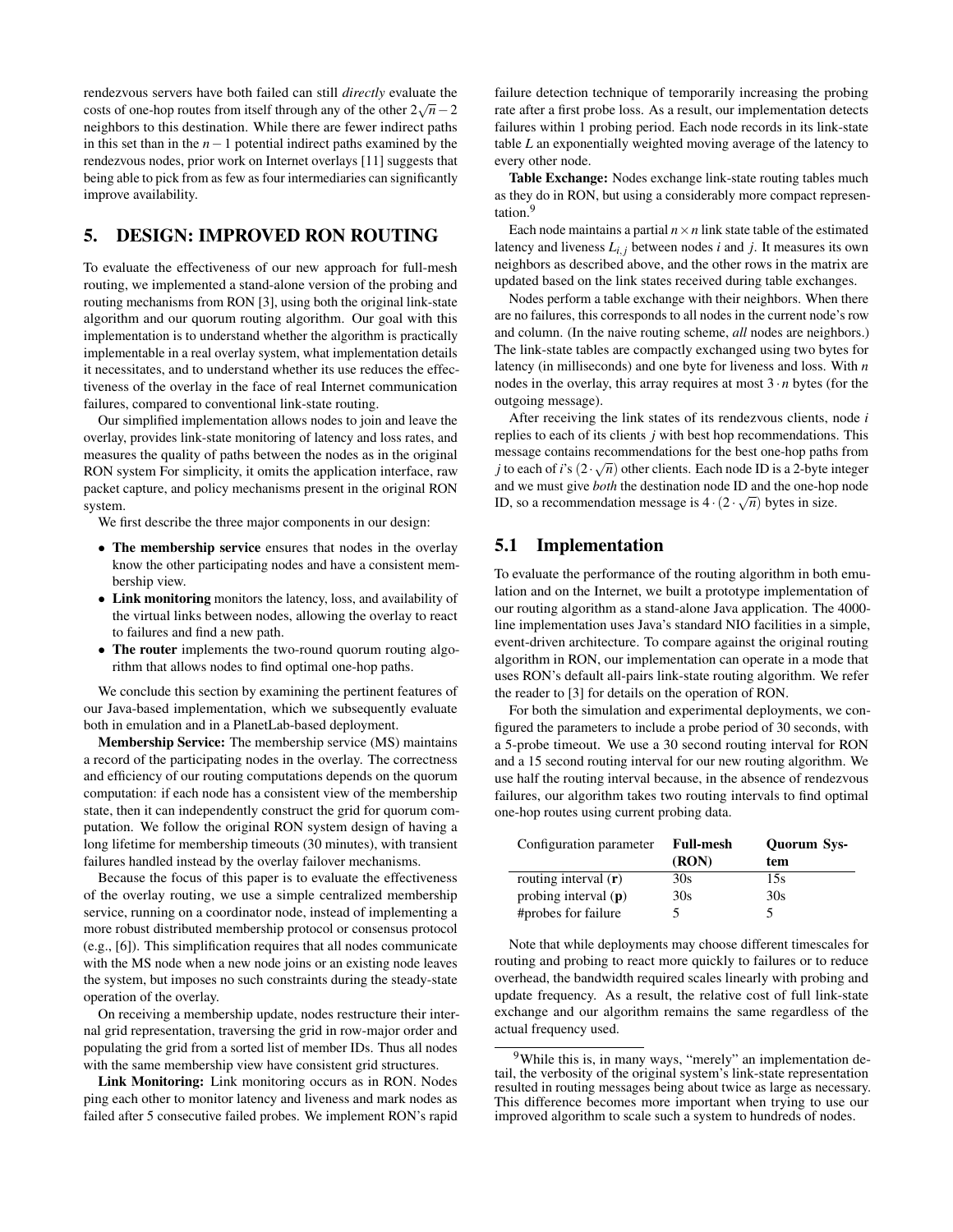# <span id="page-7-0"></span>6. EVALUATION

The goal of our evaluation is twofold. First, we evaluate the actual bandwidth consumed by the quorum routing algorithm, both under normal operation and in the presence of failures, to confirm that the system scales as expected. Second, we evaluate the availability and latency optimization achieved by the algorithm, in comparison to the normal Internet paths and to a conventional full-mesh overlay routing system, to show that the system meets or exceeds the performance of earlier systems despite its greatly reduced bandwidth requirements.

We perform this evaluation using a real-world deployment on PlanetLab, performed on March 29, 2008, and using an in-system emulation. Our deployment consisted of 140 geographically distributed PlanetLab nodes, chosen from among PlanetLab's leastloaded nodes. We allowed the system to run for 136 minutes, with every node in the overlay performing probing and routing. While this overlay size is smaller than our goal of running the algorithm on all PlanetLab nodes, the remainder were too unstable for measurement. The 140 nodes we did measure still provides ample room for optimization—saving a factor of  $\frac{1}{4}\sqrt{140}$  could still reduce band-width to one third of what the naive approach would require.<sup>[10](#page-7-1)</sup> Moreover, the savings would continue to grow with more nodes.

In particular, we expect that one of the most effective applications of our routing algorithm will be to the Skype scenario that we outlined in Section [2.](#page-1-1) In that scenario, because we would be more interested in optimizing latency *on average* rather than recovering from Internet failures, we could afford to do much less frequent measurement and route computations. On an overlay with 10,000 nodes our algorithm, modified appropriately, would give a 50-fold reduction in per-node communication.

Network environment characterization We first seek to understand whether and how the PlanetLab environment will stress our algorithm—in particular, whether it has sufficient concurrent failures to stress the rapid rendezvous failover mechanism and whether it affords sufficient opportunities for availability optimization. We believe this to be the case.

Figure [8](#page-7-2) shows the distribution of the number of concurrent link failures per node. For each source, we average, over all measurement intervals, the number of destinations that were unreachable via the direct Internet path for five consecutive probes. Almost all nodes had, on average, fewer than 40 concurrent link failures. Most nodes had relatively good connectivity, and a few nodes had very bad connectivity. Since the nodes with bad connectivity are also rendezvous servers, the nodes in their rows and columns may have to find failover rendezvous servers. The next section shows that these failovers did not substantially increase our algorithm's bandwidth consumption. In Section [6.2,](#page-8-0) we show that despite these connectivity problems, our algorithm is nearly always able to quickly find the optimal one-hop routes in the overlay.

## 6.1 Overhead: bandwidth comparison

Scaling in the absence of failures. We first observe the average per-node bandwidth required to operate in steady state as the number of nodes increases. We perform this measurement using emulation. To maximize the fidelity of our emulation results, the emulation uses the same implementation as the one deployed on the Internet. The emulated nodes run on one physical machine. Each run lasts

<span id="page-7-1"></span>



<span id="page-7-2"></span>Figure 8: CDF of the number of concurrent link failures per node for an overlay of 140 nodes on PlanetLab. Each data point is an average (or max), of the number of destinations that cannot be reached per source.



<span id="page-7-3"></span>Figure 9: Comparison of average per-node routing traffic (incoming and outgoing), for 5 minutes of running an emulation with no node or link failures.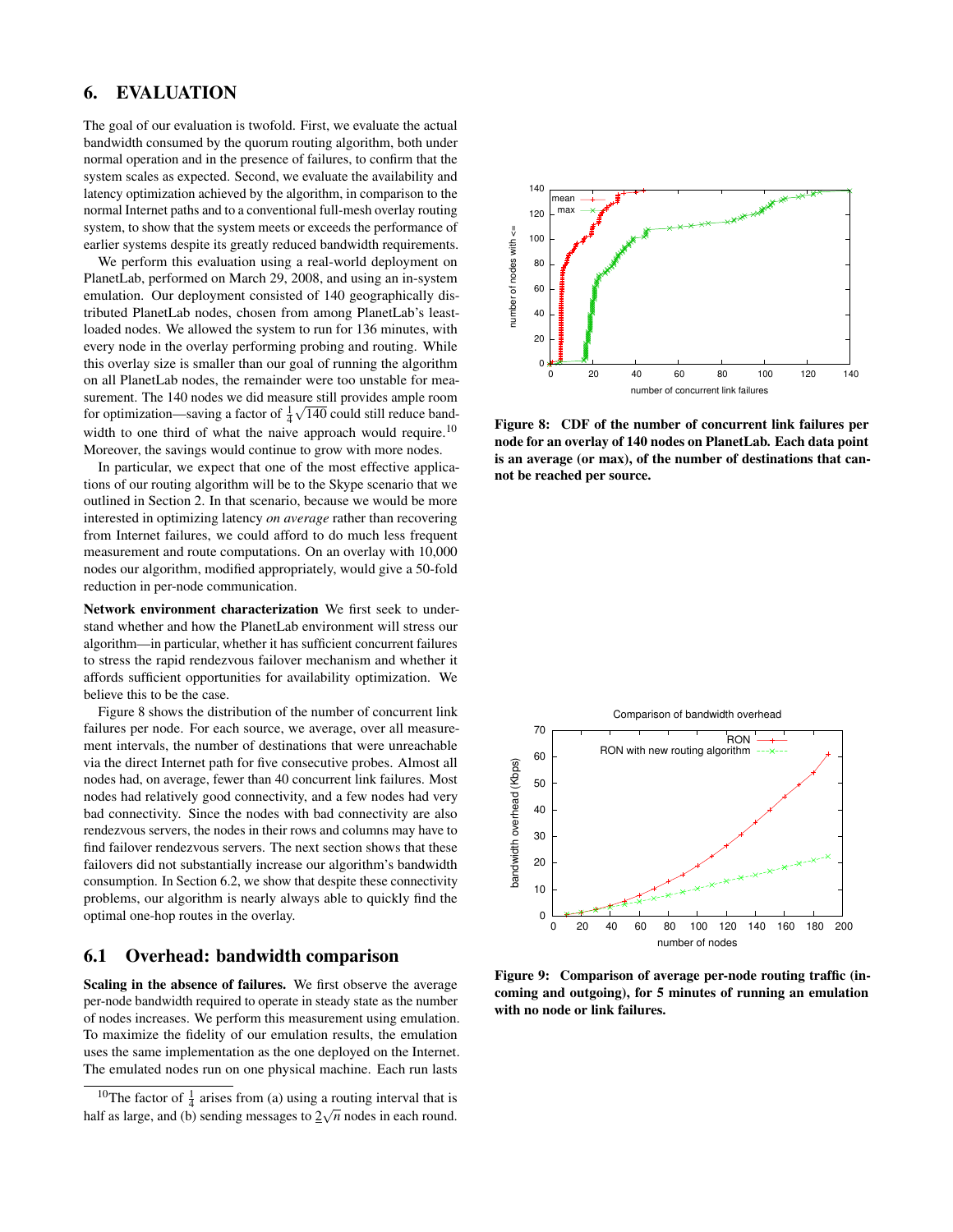

<span id="page-8-1"></span>Figure 10: CDF of the per-node routing traffic (incoming and outgoing) on the PlanetLab deployment.

five minutes; we determine the bandwidth as the average bandwidth used after all nodes have joined the network. Figure [9](#page-7-3) shows the scalability improvement of our routing algorithm over the naive routing algorithm in emulation, without any node or link failures.

With the reported routing and probing intervals, the theoretical bandwidth of total probing traffic (incoming and outgoing) for RON, with or without our new routing algorithm, is 49.1*n* bps. The theoretical bandwidth of total routing traffic for RON (incoming and outgoing) is

$$
1.6n^2 + 24.5n
$$
 bps,

and for our new routing algorithm is

$$
6.4n\sqrt{n} + 17.1n + 196.3\sqrt{n} \text{ bps}.
$$

The theoretical scaling numbers match closely with the in-system emulation results. For example, the routing traffic (incoming and outgoing) for 140 nodes would be 34.8 Kbps for the link-state algorithm, and 15.3 Kbps using ours.

Scaling in the real world. We next examined the bandwidth used in the deployment on 140 PlanetLab nodes. We examine both the average and maximum bandwidth used by any node, since the maximum bandwidth would represent a critical barrier to scalability if it ever exceeded a node's capacity. Figure [10](#page-8-1) shows the CDF of the amount of bandwidth required by each node in the system. The maximum bandwidth is calculated using 1-minute intervals over the 136 minute deployment.

The average bandwidth required by our routing algorithm on PlanetLab is slightly *less* than that that consumed in emulation and in theory. In particular, for 140 nodes on PlanetLab the routing overhead is 13.5Kbps while the theoretical routing bandwidth is 15.3 Kbps. This occurs because some of the routing packets are lost, but do not need to be re-transmitted because of the system's redundancy. While a few nodes used more bandwidth at some point during the run, the maximum increase was under 30%. The extra bandwidth was consumed primarily by nodes finding additional failover rendezvous servers during severe network failures. Despite some quite serious failures experienced on PlanetLab during this time, no node in the overlay used more than 17 Kbps during any 1-minute interval, and the average remained under 13 Kbps.

*Employing our algorithm for overlay routing reduced substantially the bandwidth required for routing. The failover mechanisms and quorum construction properly spread the load of being a rendezvous server across the nodes in the network, ensuring that no node ever had to handle greatly in excess of its expected load.*



<span id="page-8-2"></span>Figure 11: The number of destinations (x-axis) for which a node (y-axis) experiences failures to both of the destination's default rendezvous nodes, calculated at 1-minute intervals.

## <span id="page-8-0"></span>6.2 Effectiveness

While our routing algorithm will eventually find the optimal one-hop route for all destinations, communication failures between nodes and their rendezvous servers could result in added delay while these nodes attempt to find failover rendezvous servers (see Section [4\)](#page-3-0). In this section, we investigate how these issues affect the overall reliability and usefulness of the overlay, finding that the impact is minimal: even a node with *very* poor connectivity receives routing recommendations for every other node in under 25 seconds on average.

#### *6.2.1 Rendezvous node failures*

The system will find the optimal route to a destination node within one probing and routing interval *unless* it experiences failures to both of the default rendezvous servers for that destination. A concurrent double failure requires the server to find a new rendezvous node for the destination using the mechanisms described in Section [4.](#page-3-0) Figure [11](#page-8-2) shows that the median node in the deployment experiences almost no double failures, and that 98% of the nodes have fewer than 10 concurrent double failures on average.

We conclude that the redundancy provided by having two default rendezvous servers for each destination suffices to find the optimal route to the vast majority of the destinations in each routing interval, even in the presence of node and link failures. In the next section we investigate the exceptions to this, looking at the effectiveness of the failover mechanisms.

#### *6.2.2 Optimal routes and update freshness*

We next measured, at 30 second intervals, the amount of time since a node received the last recommendation to each destination in the overlay. (In other words, how long the system takes to find the optimal path to any destination.) Figure [12](#page-9-0) shows that nodes typically receive an update for each destination every 8 seconds. This wait is shorter than might be expected because, in the absence of failures, nodes receive recommendations from *two* rendezvous nodes, and the reports from those nodes are not synchronized. As a result, the recommendations arrive uniformly distributed in the 15 second routing interval. In addition, for destinations in the same row (column), nodes receive routing recommendations from all  $\sqrt{n}-1$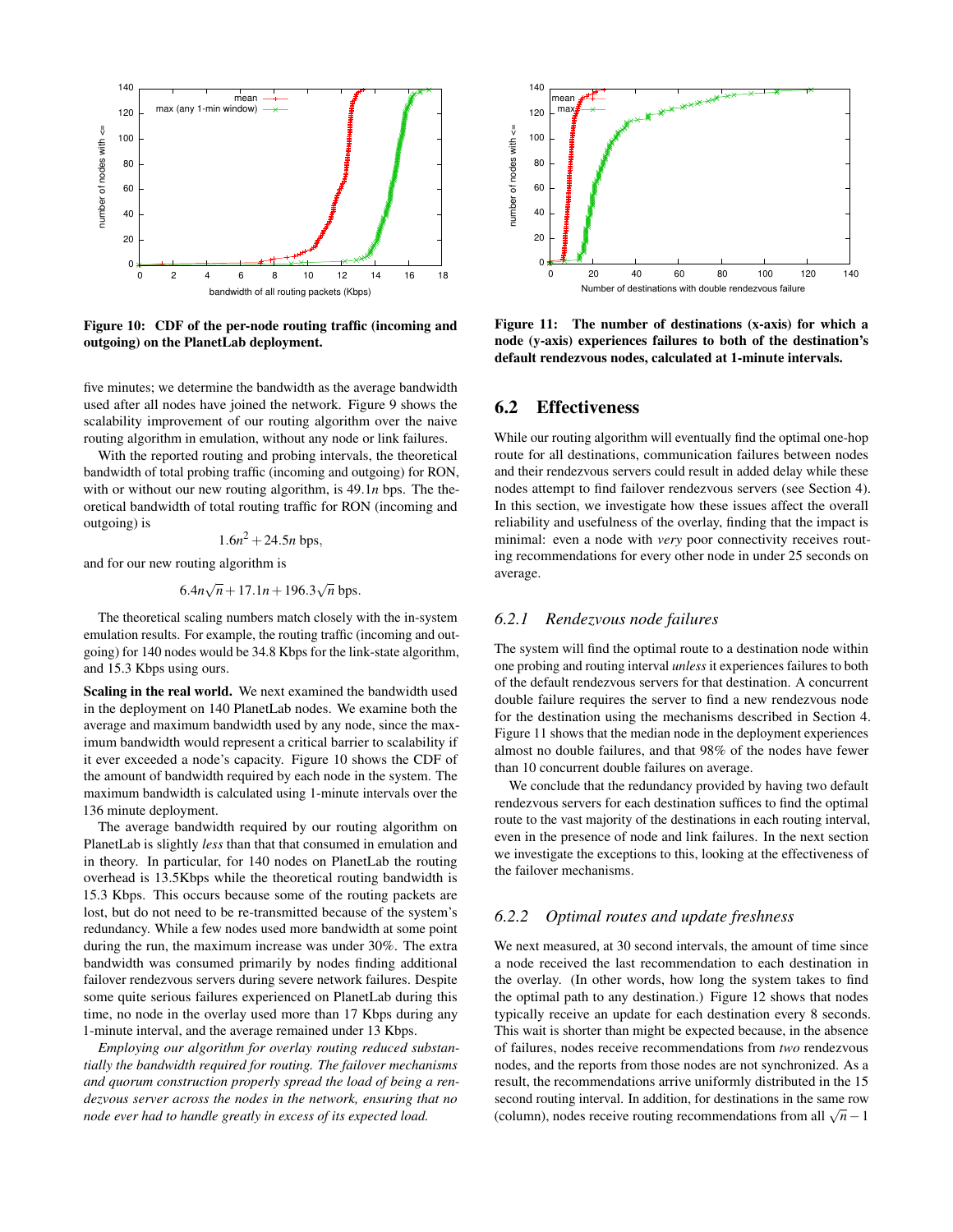

<span id="page-9-0"></span>Figure 12: Route freshness (x-axis, shown on log scale) for all source and destination pairs (y-axis), calculated at 30 second intervals. The median line is calculated, for each (src, dst) pair, as the median route freshness across all 30 second intervals.



<span id="page-9-2"></span>Figure 13: Route freshness (x-axis, shown on log scale) to all destinations (y-axis) from a node with *good* connectivity. This node had an average of only 5.2 concurrent link failures (max: 16).



<span id="page-9-3"></span>Figure 14: Route freshness (x-axis, shown on log scale) to all destinations (y-axis) from a node with *bad* connectivity. This node had an average of 44 concurrent link failures (max: 123).

nodes (including the destination) in that row (column), resulting in  $\leq$  4 second freshness for these destinations.

In our implementation, when a rendezvous server sends recommendations to its clients, it uses any measurements sent to it within the last 3 routing intervals, or  $3 \cdot r = 45$  seconds. We do this to provide extra redundancy in case of dropped link-state messages from some of the rendezvous clients.<sup>[11](#page-9-1)</sup> As a result, the information on which these routes are based, at the time the recommendation is received, is at most  $p+3 \cdot r = 75$  seconds old.

Because of these factors, freshness using our algorithm is high. 97% of the time, a "typical" (median) path's freshness is under 12 seconds. The median path experienced a worst-case freshness of only 30 seconds over the duration of the measurements. This worst case occurred despite the particularly high load and latency that PlanetLab was experiencing during the experiment.

To explore these results in more detail, we examine the behavior of two specific nodes: one "well-connected" node that had an average of only 5.2 concurrent failures, and one "poorly connected" node that experienced 44 concurrent link failures on average. From this observation, we hope to understand what effect, if any, the rare instances of staleness would have on the system's performance.

Figure [13](#page-9-2) shows the distribution of update freshness (in log scale) for the well-connected node. Figure [14](#page-9-3) shows the same distribution for the poorly connected node.

A node with good connectivity receives routing recommendations for every destination, on average, every 8 seconds (Figure [13\)](#page-9-2). The 97% line shows that for nearly all destinations, over 97% of the time (in 30 second intervals), this node received a recommendation within 30 seconds.

Even a poorly connected node will, 97% of the time, receive updates for nearly all destinations within one minute (Figure [14\)](#page-9-3). Note that some amount of staleness is not unique to the quorum algorithm: A full-mesh link state algorithm such as used in RON is also susceptible to link failures or packet loss that reduces routing freshness. Both systems' performance could likely be improved by making link-state announcements reliable, at the cost of additional complexity and some bandwidth.

Evaluation summary. *The grid quorum based routing algorithm effectively and rapidly finds optimal one-hop overlay routes (Figures [12](#page-9-0)[–14\)](#page-9-3) even in the presence of numerous link failures and high packet loss (Figure [8\)](#page-7-2). It achieves this effectiveness while scaling far better than prior overlay routing systems (Figure [9\)](#page-7-3). We therefore conclude that both the quorum system and the failover mechanisms are effective both in theory and practice in the Internet environment represented by PlanetLab.*

# 7. CONCLUSION

In this paper, we explored a novel algorithm for one-hop full-mesh routing based on grid quorum systems. Our algorithm informs all nodes in the system of their optimal one-hop route to every other node using only  $\theta(n\sqrt{n})$  communication instead of the  $\theta(n^2)$  communication required by previous systems. We presented solutions to the practical problems of efficiently handling non-square numbers of overlay participants and coping with communication failures. Applying this algorithm to an existing overlay network application, we found through simulation and deployment on PlanetLab that the theoretical scaling results hold in practice: A Resilient Overlay

<span id="page-9-1"></span> $11$ If we had also included timestamps, we could later choose the most up-to-date best hop recommendation.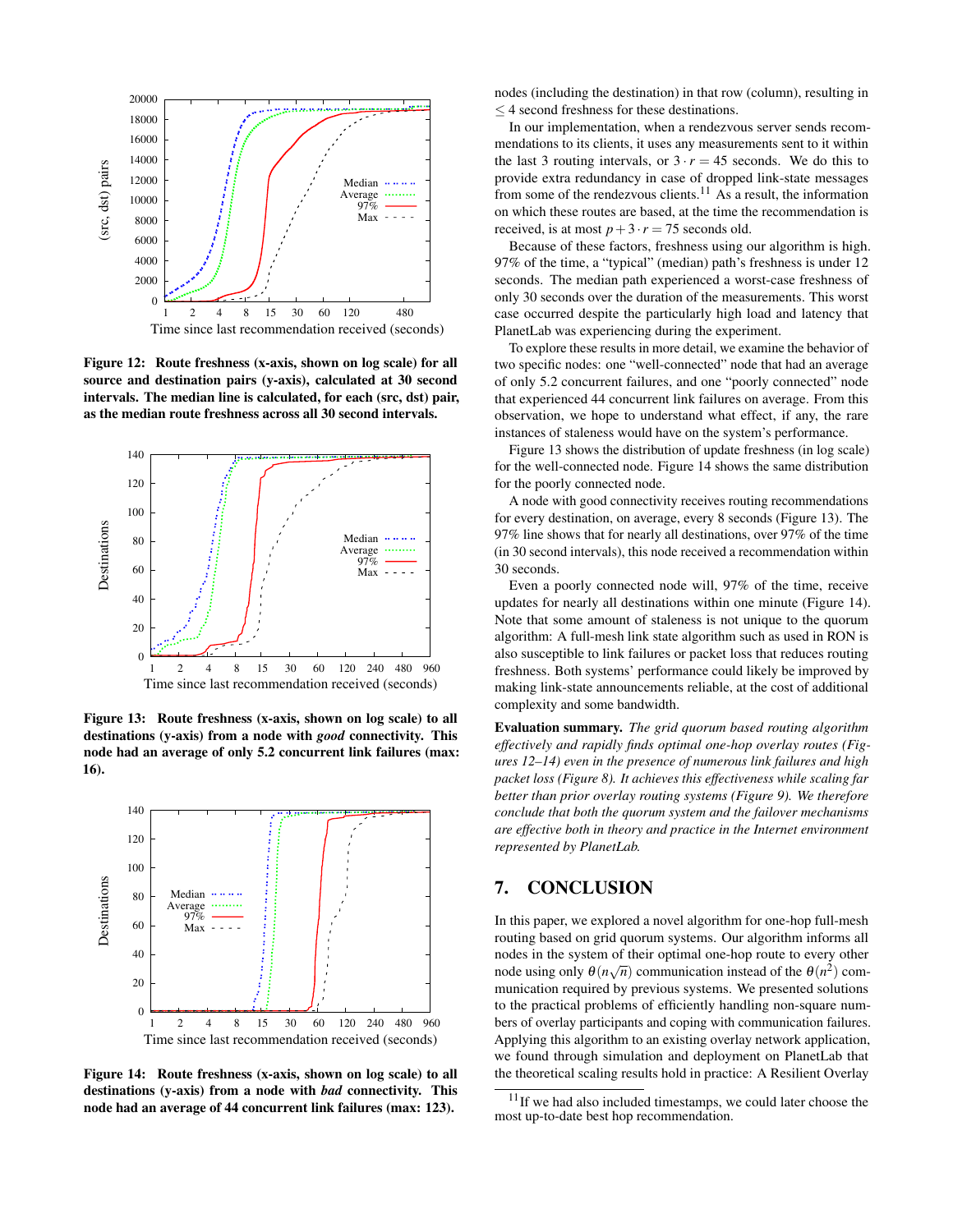Network (RON) required less than half the bandwidth to run on 140 nodes using our algorithm (15Kbps) than the earlier full-mesh variant (35Kbps). Despite the many failures encountered during our deployment tests, the algorithm rapidly and efficiently determined optimal routes for the overlay nodes.

We believe that the algorithm presented in this work offers an exciting step in scaling full-mesh networks and overlays, as well as possible generalizations to settings such as dense multi-hop wireless networks, social networks, and potentially even networks such as multiprocessors. Our results provide a path for future work in applying overlay systems to new classes of applications that are either too large for prior techniques or could not afford their overhead. In addition, this work remains open to further algorithmic refinement in a number of directions.

Challenges for larger overlays: While these systems have mostly aimed at smaller, trusted confederations of nodes (e.g., nodes in VPNs, special-purpose overlay nodes, or collaborative applications), our results show a way to scale these overlays to new classes of applications. For instance, our prototype can already support the number of nodes found in many peer-to-peer scenarios (e.g., a few hundred nodes in a BitTorrent swarm [\[5\]](#page-10-8)). Such an extension, however, would also invite a number of new research challenges. For instance, earlier overlays dealt with many difficult security issues by assuming that nodes were mutually trusting. While such an assumption is reasonable in the case of a ten-party video conference, it certainly does not hold in a 300 party peer-to-peer swarm. Future work must address the question of how these networks can resist attacks against the routing mechanisms (e.g., malicious rendezvous nodes) and the data plane.

Integration with other scaling techniques. As we noted, there are several other techniques that researchers have proposed to improve the scalability of routing overlays. An attractive area of future study is how well these and our techniques can be combined, perhaps to create near-optimal routing overlays that scale to thousands or tens of thousands of nodes.

## Appendix

# <span id="page-10-3"></span>A. IS IT POSSIBLE TO DO BETTER?

We wish to give a lower bound on the amount of per-node communication required to find the optimal one-hop route between all pairs of nodes in a dense overlay. Our result applies to any algorithm that finds optimal routes by doing direct comparisons of every alternative 1-hop path between two nodes. Both our routing algorithm and RON's are in this class of algorithms.

Each pair of alternative one-hop paths corresponds to a diamond in the overlay graph. Our technique for showing this bound uses a counting argument for the maximum number of such comparisons a node can make when receiving some edge weights. We begin with a definition and two lemmas.

**Definition 1.** A *diamond*, denoted  $a - b - c - d$ , is an undirected graph with edges  $(a,b)$ ,  $(b,c)$ ,  $(c,d)$ , and  $(d,a)$ .

<span id="page-10-10"></span>**Lemma 2.** *There are*  $3\binom{n}{4}$  *unique diamonds in the complete graph.* 

*Proof.* Every choice of four nodes  $\{a, b, c, d\}$  gives three possible diamonds,  $a - b - c - d$  (square),  $a - b - d - c$  (hourglass), and  $a - c - b - d$  (bow tie). □ *a*−*c*−*b*−*d* (bow tie).

<span id="page-10-9"></span>Lemma 3. *Every set of e edges forms at most e*<sup>2</sup> *diamonds.*

*Proof.* By induction on the number of edges. In the base case,  $e = 4$ can form at most 1 diamond.

By the inductive hypothesis, any *e* edges form at most *e* <sup>2</sup> diamonds. Now we show that the  $e + 1$ st edge,  $(a, b)$ , can be part of at most 2*e new* diamonds involving itself and any of the earlier *e* edges. Any two edges on four distinct nodes can be part of exactly two diamonds. For each of the earlier *e* edges, if the earlier edge is of the form  $(c, d)$ , with no nodes in common, then it can contribute at most two new diamonds. If the edge is of the form  $(c, a)$ , with one node in common, then it will only form a new diamond if there are edges  $(c,d)$  and  $(d,b)$  among the earlier  $e$ . Thus, we charge this new diamond to edge (*c*,*d*), and have already bounded the number of such in the earlier part of our argument. We conclude that with  $e+1$  edges there can be at most  $e^2+2e \le (e+1)^2$  diamonds.

Theorem 4. *Any algorithm that requires that each diamond's edge weights be found at some node has* Ω(*n* √ *n*) *per-node communication.*

*Proof.* Suppose every node receives the weights of *e* edges. In total, all nodes together would only be able to compare *ne*<sup>2</sup> diamonds, by Lemma [3.](#page-10-9) Since there are  $\Theta(n^4)$  diamonds (Lemma [2\)](#page-10-10), *e* needs be  $\Omega(n\sqrt{n}).$  $\Box$ 

It is an open question whether the lower bound holds for all algorithms: perhaps algebraic techniques, such as those used for fast matrix multiplication, could result in reduced communication. Regardless, this result tells us that, to improve upon the algorithm given in this paper, vastly different techniques, or additional assumptions, would be required.

## Acknowledgments

The authors thank Jacob Scott, Himabindu Pucha, Vyas Sekar, and Vijay Vasudevan for helpful discussions. David Andersen and Amar Phanishayee were supported in part by an AIP grant from NSF. Additionally, David Sontag was supported by a NSF Graduate Research Fellowship, and Amar Phanishayee by an IBM Research Fellowship.

#### References

- <span id="page-10-5"></span>[1] I. Abraham, A. Badola, D. Bickson, D. Malkhi, S. Maloo, and S. Ron. Practical locality-awareness for large scale information sharing. In *Proc. 4th International Workshop on Peer-to-Peer Systems (IPTPS)*, Ithaca, NY, Feb. 2005.
- <span id="page-10-4"></span>[2] Akamai-sureroute. Akamai 1Q 2002 results. [http://www.akamai.](http://www.akamai.com/en/html/about/press/press343.html) [com/en/html/about/press/press343.html](http://www.akamai.com/en/html/about/press/press343.html), Apr. 2002.
- <span id="page-10-0"></span>[3] D. G. Andersen, H. Balakrishnan, M. F. Kaashoek, and R. Morris. Resilient Overlay Networks. In *Proc. 18th ACM Symposium on Operating Systems Principles (SOSP)*, pages 131–145, Banff, Canada, Oct. 2001.
- <span id="page-10-2"></span>[4] S. Y. Cheung, M. H. Ammar, and M. Ahamad. The grid protocol: A high performance scheme for maintaining replicated data. *IEEE Transactions on Knowledge and Data Engineering*, 4(6):582–592, 1992.
- <span id="page-10-8"></span>[5] B. Cohen. Incentives build robustness in BitTorrent. In *Workshop on Economics of Peer-to-Peer Systems*, Berkeley, CA, USA, June 2003.
- <span id="page-10-7"></span>[6] J. Cowling, D. R. K. Ports, B. Liskov, R. A. Popa, and A. Gaikwad. Census: Location-aware membership management for large-scale distributed systems. In *Proceedings of the 2009 USENIX Annual Technical Conference*, San Diego, CA, USA, June 2009. USENIX.
- <span id="page-10-1"></span>[7] W. Cui, I. Stoica, and R. H. Katz. Backup path allocation based on a correlated link failure probability model in overlay networks. In *IEEE International Conference on Network Protocols (ICNP)*, Paris, France, Nov. 2002.
- <span id="page-10-6"></span>[8] S. M. Das, H. Pucha, and Y. C. Hu. Performance comparison of scalable location services for geographic ad hoc routing. In *Proc. IEEE INFOCOM*, Miami, FL, Mar. 2005.